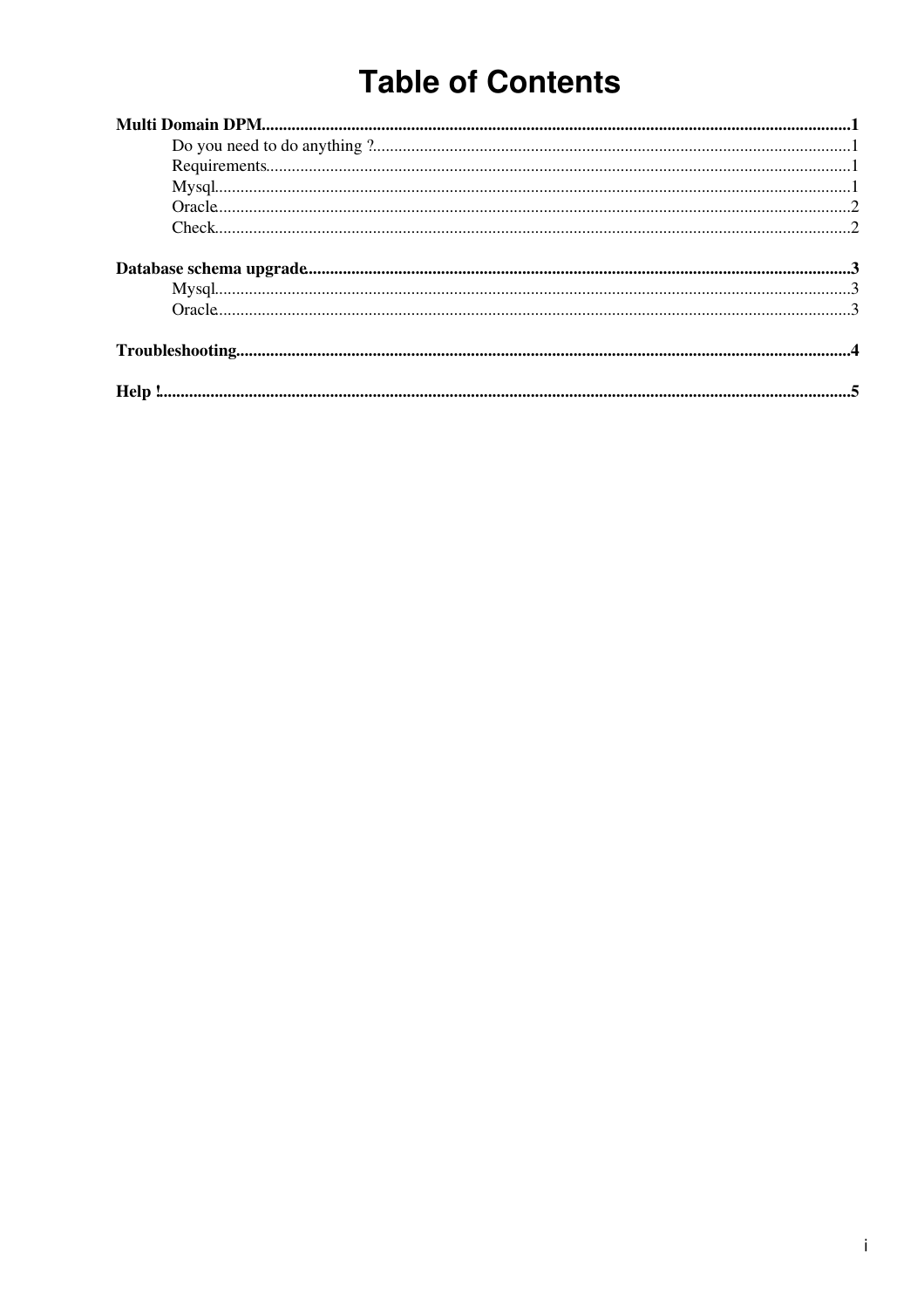### <span id="page-1-0"></span>**Multi Domain DPM**

#### <span id="page-1-1"></span>**Do you need to do anything ?**

As from DPM version  $\geq$  2, the DPM supports disk pools in different domains.

In LCG\_2\_7\_0, even if the DPM server and the pool nodes are in the same domain, **YOU MUST RUN THE MIGRATION SCRIPT !!!!!!** ( After the installation of the new version of the software but before configuring it !)

There are several cases :

- **case 1** : you are setting up a DPM from scratch,
- **case 2** : you already have a DPM installed

For **case 1**, the standard installation is enough. See the [DPM Administrators' Guide](https://twiki.cern.ch/twiki/bin/view/LCG/DpmAdminGuide).

For **case 2**, you **must run the updateDomainName script**, that comes with the DPM-name-server RPM. The arguments are slightly different depending if the DPM database backend is  $MysgL$  or  $Oracle$ .

#### <span id="page-1-2"></span>**Requirements**

To run the updateDomainName script, you need to install :

- perl-DBD,
- perl-DBI,

corresponding to the DPM database backend (MySQL or Oracle). (The rpms are: perl-DBD-mysql or perl-DBD-Oracle )

**Note:** if using  $Mysql \ge 4.1$ , perl-DBD-mysql  $\ge 2.9003$  should be used.

At CERN, the useful RPMs are located in /afs/cern.ch/project/linux/cern/slc304/i386/SL/RPMS/ :

```
perl-Tk-804.027-1.i386.rpm
CERN-dummy-afs-provides-1-1.i386.rpm
perl-DBD-Oracle-1.15-3.cern.i386.rpm
perl-DBI-1.32-9.i386.rpm
perl-DBD-MySQL-2.1021-3.i386.rpm
```
For help about perl, go to <http://www.cpan.org>

Then, run the updateDomainName script : it will update the host and sfn fields in the Cns\_file\_replica table with the fully qualified host names of the disk servers. It will also update the server field in the  $\text{dpm}_\text{f}$ s table.

#### <span id="page-1-3"></span>**Mysql**

You have to specify :

- the domain name, for instance cern.ch
- the database vendor, here MySQL
- the Mysql server host name, for instance my\_mysql\_server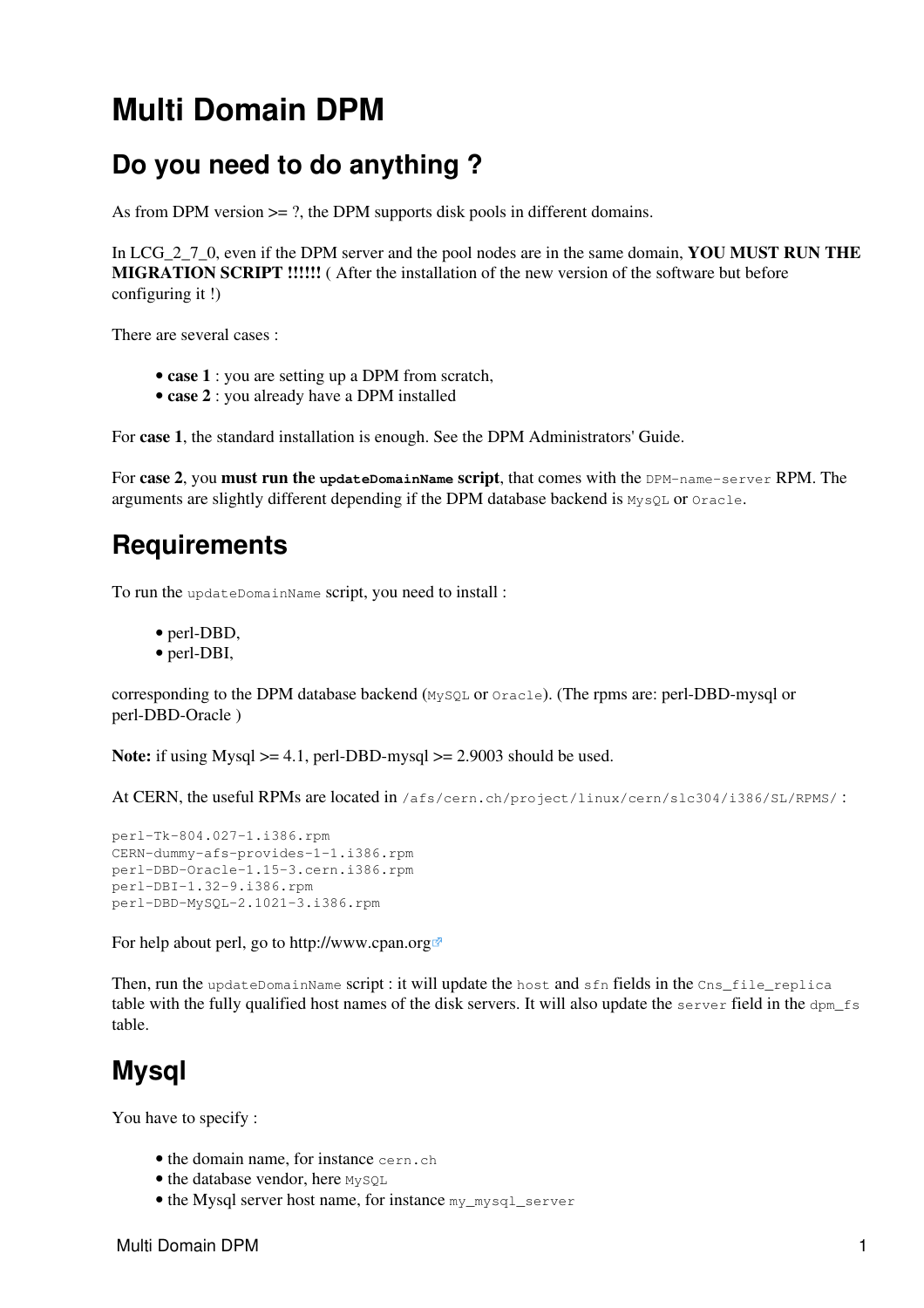- the DPNS and DPM database user, for instance dpm
- the file containing the DPM database user's password, for instance  $dpm_{\text{p}}$  password file
- the Mysql database name, for instance cns\_db

```
$ cd /opt/lcg/share/DPM/multiple-domains/
$ ./updateDomainName --domain-name "cern.ch" --db-vendor MySQL --db my_mysql_server --user dpm --
```
The file containing the DPM user password should be readable only by you, and deleted afterwards.

**Note :** make sure the DPM user has access to the cns\_db and dpm\_db databases from the host you are running the script.

```
GRANT ALL PRIVILEGES ON cns_db.* TO 'dpm'@my_host IDENTIFIED BY 'dpm_password' WITH GRANT OPTION;
GRANT ALL PRIVILEGES ON dpm_db.* TO 'dpm'@my_host IDENTIFIED BY 'dpm_password' WITH GRANT OPTION;
```
#### <span id="page-2-0"></span>**Oracle**

You have to specify :

- the domain name, for instance cern, ch
- the database vendor, here Oracle
- the Oracle database SID, for instance LFC
- the DPNS database user, for instance dpm
- the file containing the DPM database user password, for instance dpm password file

Make sure that the following environment variables are set :

```
• $ORACLE_HOME
```
• \$TNS\_ADMIN

```
$ cd /opt/lcg/share/DPM/multiple-domains/
$ ./updateDomainName --domain-name "cern.ch" --db-vendor Oracle --db LFC --user dpm --pwd-file /p
```
The file containing the DPM user password should be readable only by you, and deleted afterwards.

#### <span id="page-2-1"></span>**Check**

To check that the migration run well, execute :

```
$ dpm-qryconf
```
after you finished the configuration (ex. yaim's configure\_node)

The disk servers should appear with the domain name.

When adding a new disk server, you should now specify the fully qualified hostname :

```
dpm-addfs --poolname Volatile --server se001.domain.name --fs /data01
```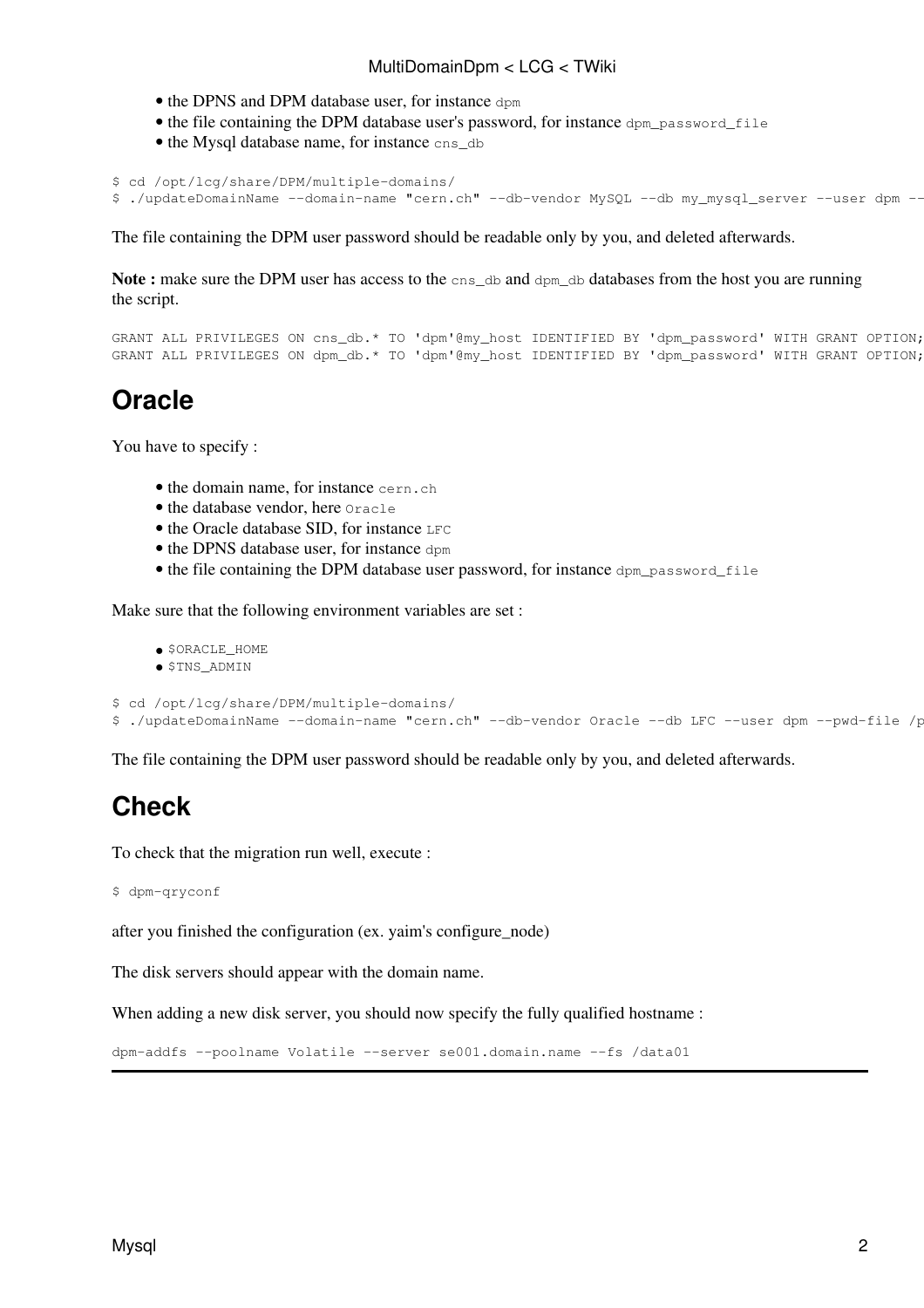## <span id="page-3-0"></span>**Database schema upgrade**

To add missing indexes in the database schema, you also have to run another script :

### <span id="page-3-1"></span>**Mysql**

\$ mysql -u dpm\_user -pdpm\_password --database dpm\_db < /opt/lcg/share/DPM/migrate-mysql-schema-to

### <span id="page-3-2"></span>**Oracle**

\$ sqlplus dpm\_user/dpm\_password@database\_sid < /opt/lcg/share/DPM/migrate-oracle-schema-to-2-1-0.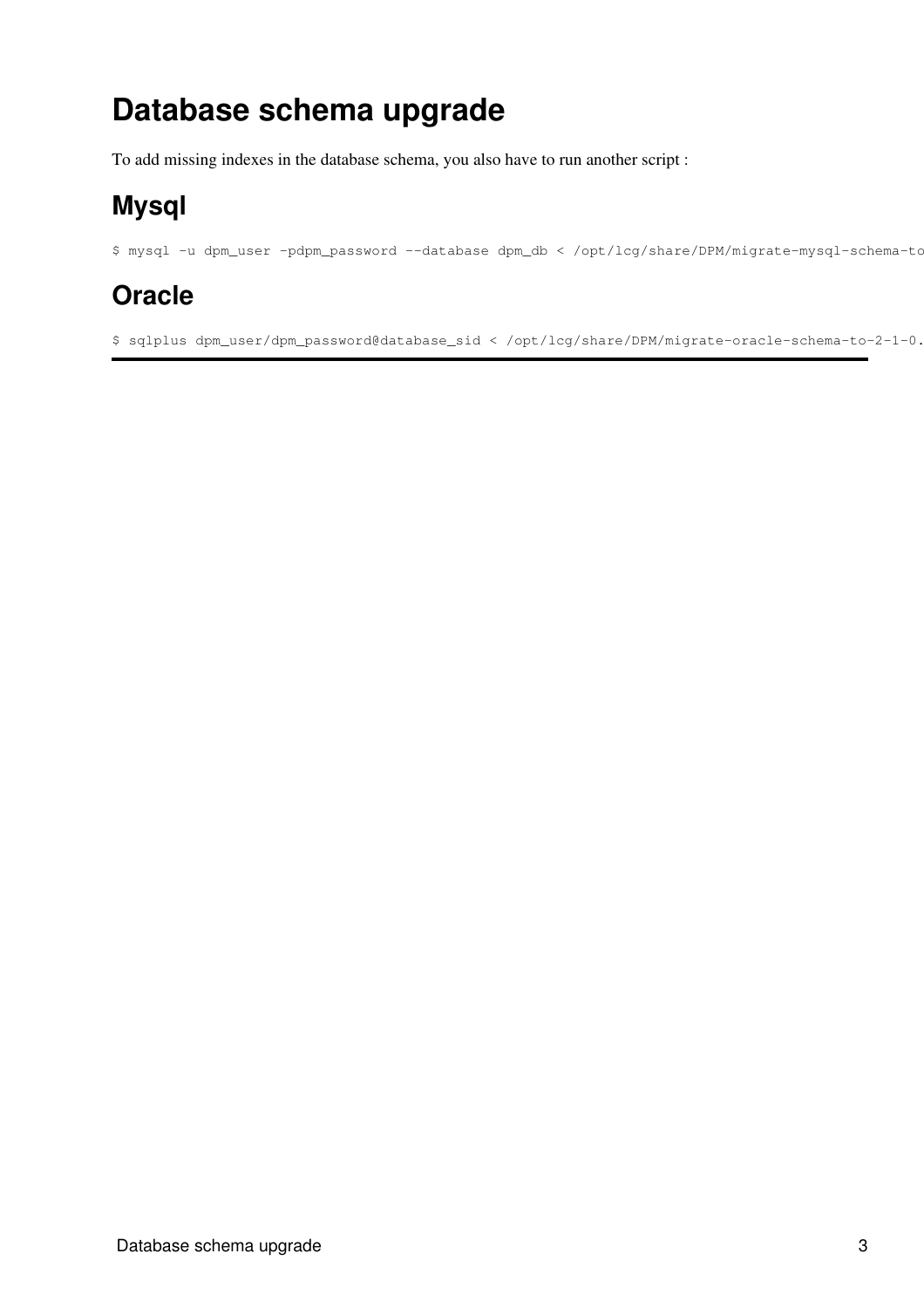## <span id="page-4-0"></span>**Troubleshooting**

In case the script complains about NLS\_XXXX parameters, just unset all the NLS\_XXXX environment variables before running the script :

unset NLS\_LANG unset ORA\_NLS33 unset NLS\_DATE\_FORMAT